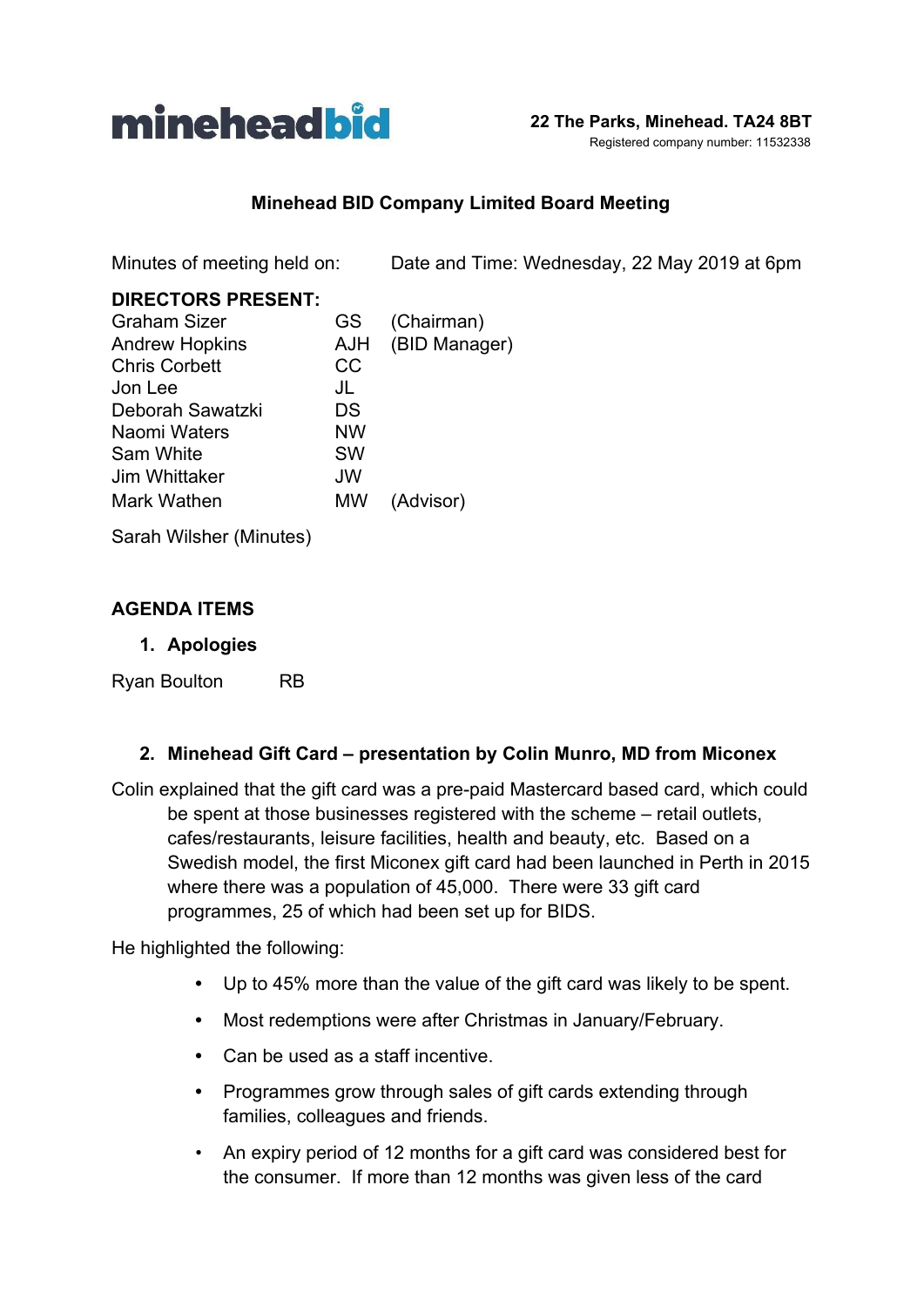tended to be spent and the value remaining (average of 15%) could be used to offset the cost of the programme. For example, an average gift card had a value of £40. If 15% was not redeemed £6 would be returned to the BID.

- If the card was not redeemed 100% of the non-redeemed funds would go to the BID.
- 600 independents and 170 national brands were in the system.
- The card is often used as local currency for use on everyday items/foods.
- The card can be sold online or over the counter.

In responses to queries from the Board, the following information was provided:

- Individual businesses could find out how much the gift card scheme had benefitted them from the BID, who would collect the money and have access to the data.
- A Mastercard client account would need to be set up and an initial deposit made in order to run the programme.
- There was a one-off set up cost of £10,000 providing 5,000 cards. This sum could be phased over a number of years.
- Fees would be paid to Miconex to license the programme, set up a website listing the businesses registered with the scheme, training for BID, etc.
- The total cost of paying up front in year one would be £16,000.
- A town with a similar population to Minehead which had recently set up a gift card was Enniskillen with a population of 16,000.
- A consumer could use a number of gift cards to make one purchase.
- A consumer could use the value of one gift card to make a number of purchases.
- The gift card could not be used to make an online purchase.
- E money programmes were available.
- The gift card was aimed at all ages, but could have more appeal to the elderly population.
- The scheme could be used to attract voluntary members, paying a fixed fee to BID to become a member of the gift card scheme, which would enable the card to be used outside the catchment area of the BID, e.g. at market stalls.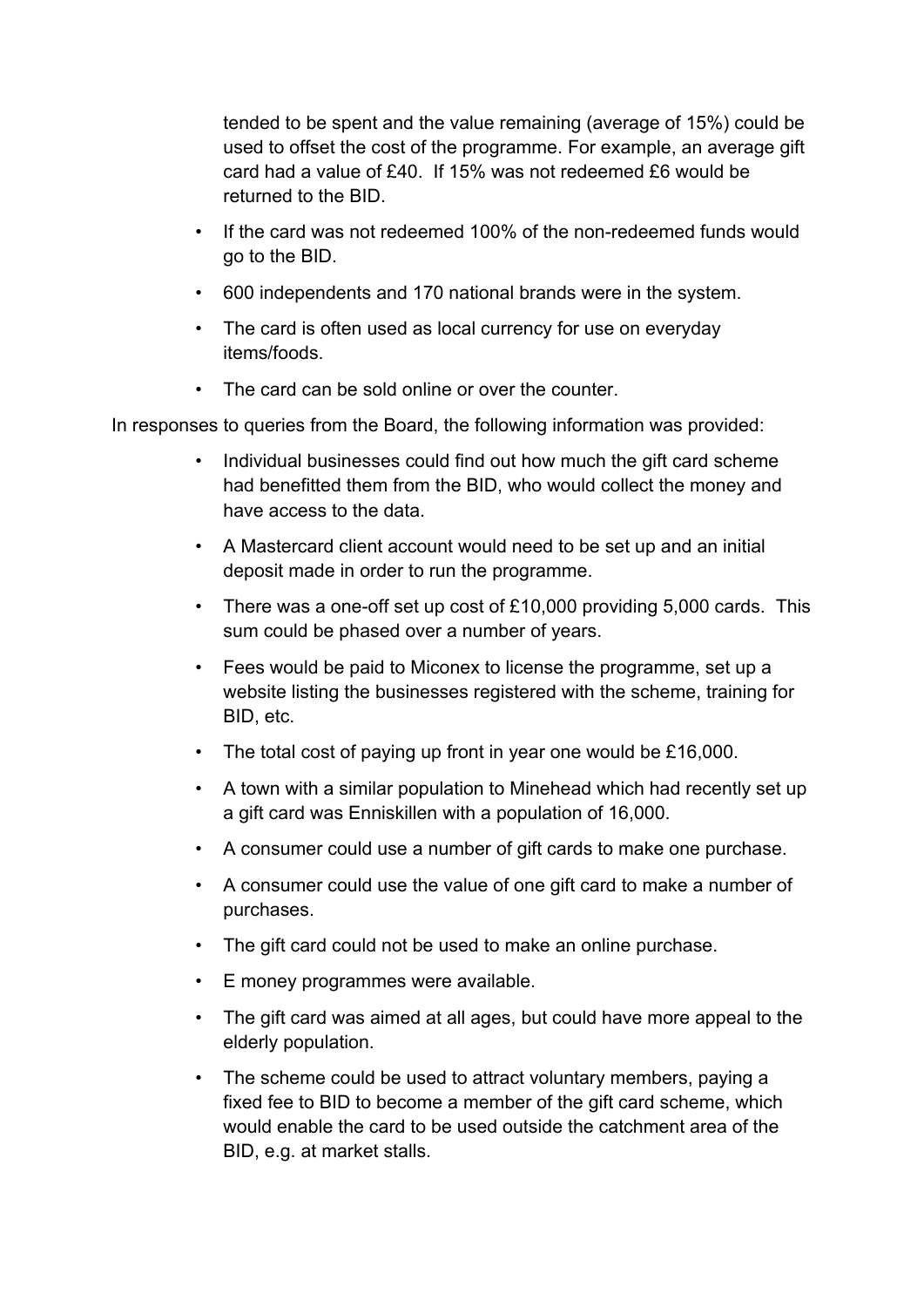The Board agreed that if the card could be redeemed at Butlins it would make it more attractive.

# **3. Visit Somerset – John Turner, CEO and Giles Adams, Chair**

- John reported that Visit Somerset was a not-for-profit business and based in Wookey Hole. He described how Visit Somerset could support Minehead's marketing strategy as a visitor destination. Their new website reached from Bath to Exmoor, supporting marketing and businesses. Locally they worked with Visit Exmoor, the Hinkley Tourism Action Partnership, the West Somerset Railway, Sheppy's Cider and Quantock Ales. They lobbied MP's locally and nationally in respect of the visitor economy and represented the county at about eight conferences per annum.
- John explained that marketing Minehead online as a visitor attraction was very important, particularly as travel packages sold through travel agents were losing favour and visitors preferred to tailor their own holidays and days away using the internet. Visit Somerset were working with Weston College's Web Build Project and if Minehead BID became a member of Visit Somerset, they would benefit from this development plus have their own webpages on the Visit Somerset website, with regular free locally run training sessions.
- John emphasised that Visit Somerset wished to build strong relationships with the BID and would visit once per month to talk to businesses about what was working and what wasn't.
- The cost to BID to join Visit Somerset would be £5,000 plus a one-off cost of £600 to update their own webpages on the Visit Somerset website.

Questions were then raised as follows:

• How will Visit Somerset benefit an individual business?

*There are 25 million visits per annum to Somerset. This could include visits to Minehead.*

- Would retail outlets have to update their own webpages?
- *There would be one dynamic 'platform' for all outlets, which was more user friendly and include itineraries, offers, promotions, events, things to see and do, competitions, etc. which would change on a monthly basis. Offers, etc. would be personalised depending on viewers' interests, as per the Amazon model*.
- It was noted that use of the Minehead Bay and Visit Somerset brand could lead to conflicting messages for consumers. The BID is still considering their position in respect of Minehead Bay.
	- **4. Meercat Associates Update Rishi Sood, MD**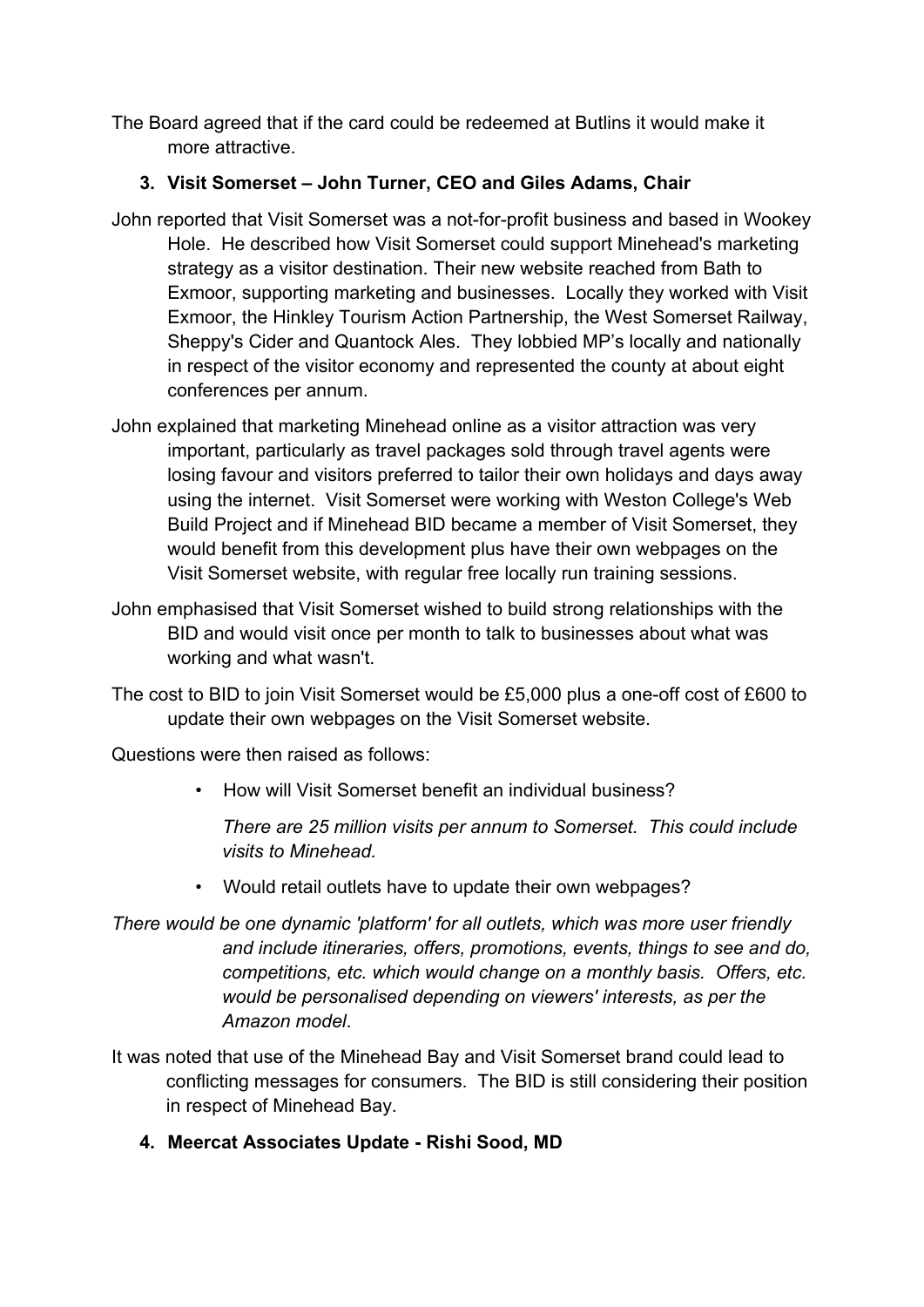Rishi circulated booklets advertising Meercat's savings advisory service, which was available to BID members. He reported that he had covered 20 meetings over two days. If any more businesses wanted a meeting whilst he was in Minehead to let him know. Updates would be provided to AJH.

## **5. Anything to declare?**

Nothing was declared.

# **6. Matters arising from previous meeting**

Public Realm - AJH reported that he had met with Somerset County Council's Tree Officer who was very enthusiastic about a replacement tree scheme. He was looking into a proposal for Minehead which, if successful, could be rolled out across Somerset. AJH was awaiting details of the scheme.

Events - Letters about the cycle event had been distributed to businesses along The Avenue, plus to all residents affected and taxi drivers impacted by the road closure.

Local Authority Board representatives - DS had not been able to speak to Mandy Chilcott. AJH advised that he had had positive meetings with Minehead Town Council and the new Chair (Sandra Slade) and Vice Chair (Paul Bolton) and it was felt we should ask the Town Council to appoint a representative at this year's AGM. At the town Annual meeting a wish for the BID to deliver had been expressed.

# **7. Adoption of minutes of the previous meeting**

The minutes were agreed as an accurate record of the meeting.

### **8. Company Secretary Update**

CC reported the following:

Receipts for the year so far - £99,055

Main expenses for the year so far:

Marketing - £509

Public Realm - £1,760

Consulting - £7,691

Events - £15,730

Subscriptions - £1,674

Bank balance as at today's date - £66,701.55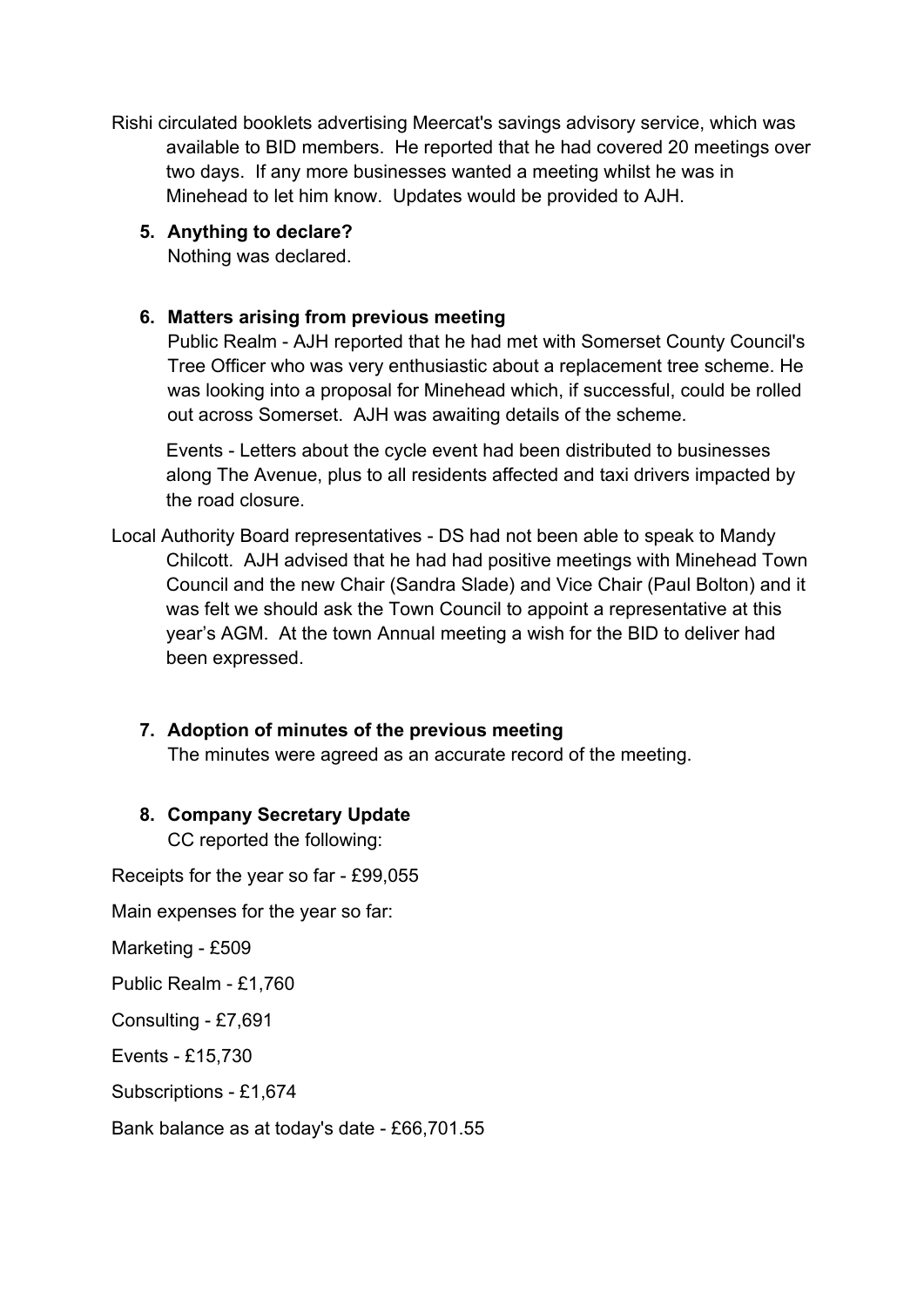CC needed to meet with Ian Melhuish regarding the online annual tax return on Zero Accounting. JW advised that he used Zero Accounting and offered to help.

## **9. BID Manager's Monthly Report**

- The Update as previously circulated was noted. In addition, AJH reported that he had met with James Hassett, CEO of Somerset West and Taunton Council (SWT), regarding Blenheim Gardens and was working with the Licensing Specialist, John Rendell. There was a need to do a procurement exercise to find a temporary mobile catering provision for the Summer whilst the cafe was closed.
- The Government had introduced a £40million future high streets fund for improving heritage. AJH was meeting with the Heritage at Risk Specialist at SWT to arrange to show her around Minehead.
- James Hassett had agreed, that if BID pays for the bunting, flags, etc. SWT would cover the cost of installing.
- Eleven court summonses for non-payment of BID levy had been issued. These would be heard at the magistrates court on 5 June. AJH would be attending. AJH and GS had offered to meet businesses to explain the levy situation. The bills for next year would be issued on 6 July 2019.

# **10.Events Update**

# **a) Minehead Steampunk Festival**

- AJH and GS reported that the engagement with businesses had been positive. The Festival had been small in scale but it was a good template to work on. The evening shows at the Regal Theatre had been long and a little risqué. According to Lewis Lintern about £1,000 had been taken in ticket sales. David Smith, the organiser, was keen to run a festival again next year, when it was proposed to spread it around the town and use smaller venues, such as pubs. The BID had underwritten the Steampunk Festival by £5,000.
- It was acknowledged that there was a need to advertise events earlier and that posters were needed in all the shops. Local press - Somerset County Gazette and the West Somerset Free Press - and local radio - West Somerset Radio had covered the festival, but the potential link with Visit Somerset would mean details of events could be spread more easily around the rest of the County.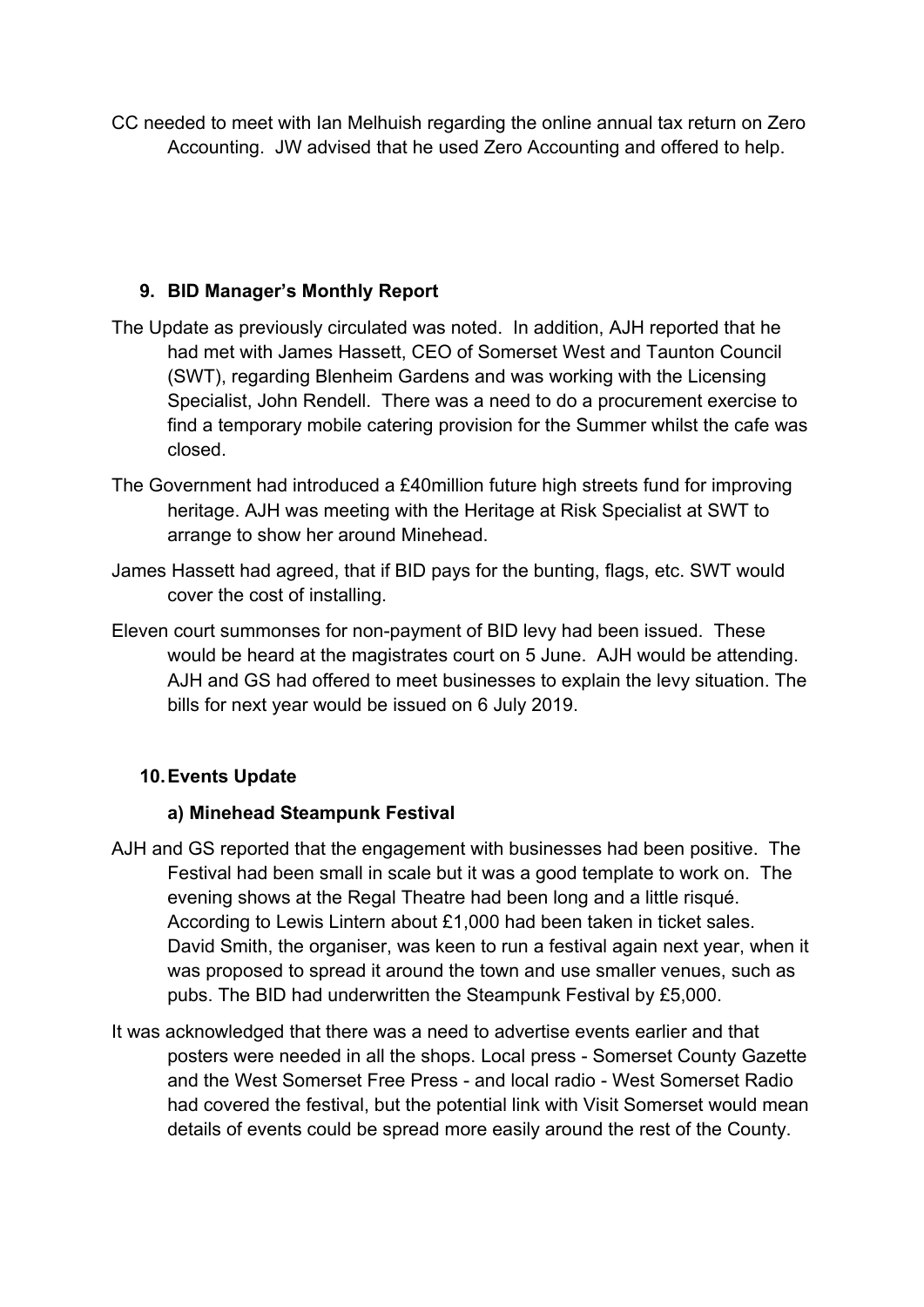- DS proposed and CC seconded that the Steampunk Festival be held in 2020 and be underwritten by BID by £5,000. The proposal was AGREED.
- It was noted that BIDs financial input would be reduced to the Cycle Festival, which would release more funds for future events.

## **b) Steam Bus Proposal**

It was agreed in principle to fund the steam bus. Whether the bus be held in conjunction with the artisan market on Saturday mornings or be a separate attraction, and on which days it should run and the route it should take would be considered further

## **11.Public Realm Update**

- JL reported that floral baskets would be displayed in the first week of June. There were eight benches available. Four businesses owning forecourts would take one each and SWT would hold the remainder until planning permission was secured to locate these in town.
- A walk had been undertaken around Minehead. Weeds needed clearing but, on the whole, it was pretty clean. AJH advised that he had walked around today with SWT and they would be coming back with details of their areas of responsibility. BT had been approached in respect of replacement phone boxes. Bus shelters needed cleaning/refurbishing. JL had cleaned the BaileyMac shopfront. Bins were inconsistent in style and not always stable on the ground. Benches in Wellington Square were damaged and due to the pigeons in Wellington Square Queen Anne's statue and the Square needed cleaning. The feeding of the birds by local residents did not help. GS advised that the School litter pick up had been postponed, but the tabards were available.
- County Highways were in favour of the bunting. This would go around the town centre. GS would obtain quotes for the bunting. SWT had agreed to erect it. Permission would be needed from the property owners to attach the bunting.
- The works on The Esplanade in respect of planting, play areas, etc. was discussed. MW informed that Derek Merson had complained about the dust and he would be talking to Nicki MacLean at SWT about this. There had been some positive feedback from visitors about the flower beds but there was an issue with weeding and maintenance and who would be responsible once the